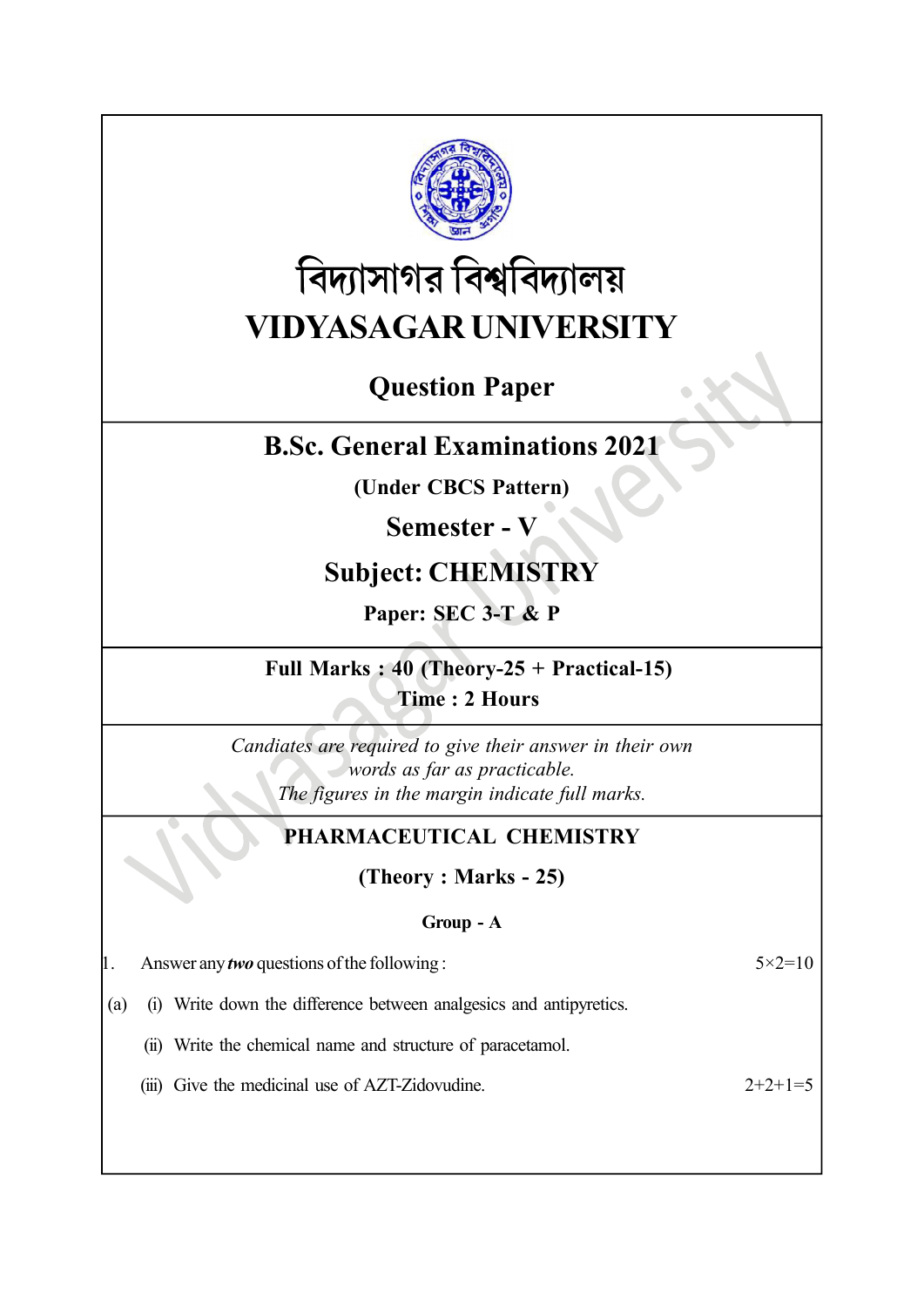| (b)        |           | (i) Draw the structures of Ibuprofen and Diazepam                                |                    |  |  |  |  |
|------------|-----------|----------------------------------------------------------------------------------|--------------------|--|--|--|--|
|            |           | (ii) Define drugs with examples.                                                 | $3+2=5$            |  |  |  |  |
| (c)        |           | (i) What is the difference between aerobic and anaerobic fermentation?           |                    |  |  |  |  |
|            |           | (ii) What is the raw materials used for the fermentation of ethyl alcohol?       |                    |  |  |  |  |
|            |           | (iii) Give an example of Antilaprosy drug.                                       | $2+2+1=5$          |  |  |  |  |
|            | Group - B |                                                                                  |                    |  |  |  |  |
| D.         |           | Answer any <b>one</b> question of the following:                                 | $15 \times 1 = 15$ |  |  |  |  |
| (a)        | (i)       | Show the retrosynthetic analysis and forward synthesis of phenobarbitol.         | 4                  |  |  |  |  |
|            |           | (ii) Give the Medicinal use of glyceryl trinitrate and give its structure.       | 3                  |  |  |  |  |
|            |           | (iii) What are antibiotics? Give examples.                                       | 4                  |  |  |  |  |
|            |           | (iv) Write the procedure for the preparation of paracetamol.                     | 4                  |  |  |  |  |
| (b)        |           | (i) Discuss the upstream processing of vitamin B2.                               | 3                  |  |  |  |  |
|            | (ii)      | Show the flow sheet diagram for the fermentation of ethyl alcohol from molasses. | 3                  |  |  |  |  |
|            |           | (iii) Draw the flow sheet diagram for the large scale production of penicillin.  | 4                  |  |  |  |  |
|            |           | (iv) Give the medicinal use of chloram phenicel and draw its structure.          | 3                  |  |  |  |  |
|            |           | (v) Write the structure of vitamin C.                                            | 2                  |  |  |  |  |
|            |           |                                                                                  |                    |  |  |  |  |
| বঙ্গানুবাদ |           |                                                                                  |                    |  |  |  |  |
| বিভাগ - ক  |           |                                                                                  |                    |  |  |  |  |
|            |           | নিম্নের যে কোনো <b>দুটি</b> প্রশ্নের উত্তর দাও $:$                               | $5 \times 2 = 10$  |  |  |  |  |
| (a)        |           | (i) অ্যান্টিপাইরেটিক এজেন্ট এবং ব্যাথানাশক ওযুধের মধ্যে পার্থক্য লিখ।            |                    |  |  |  |  |
|            |           | (ii) প্যারাসিটামলের রাসায়নিক নাম ও গঠন লিখ।                                     |                    |  |  |  |  |
|            |           | (iii) AZT-Zidovudine এর ঔষধি গুন লেখ।                                            | $2+2+1=5$          |  |  |  |  |
| (b)        |           | (i) Ibuprofen এবং Diazepam এর গঠন আঁক।                                           |                    |  |  |  |  |
|            |           | (ii) উদাহরণ সহ ওযুধের (drug) সংজ্ঞা দাও।                                         | $3+2=5$            |  |  |  |  |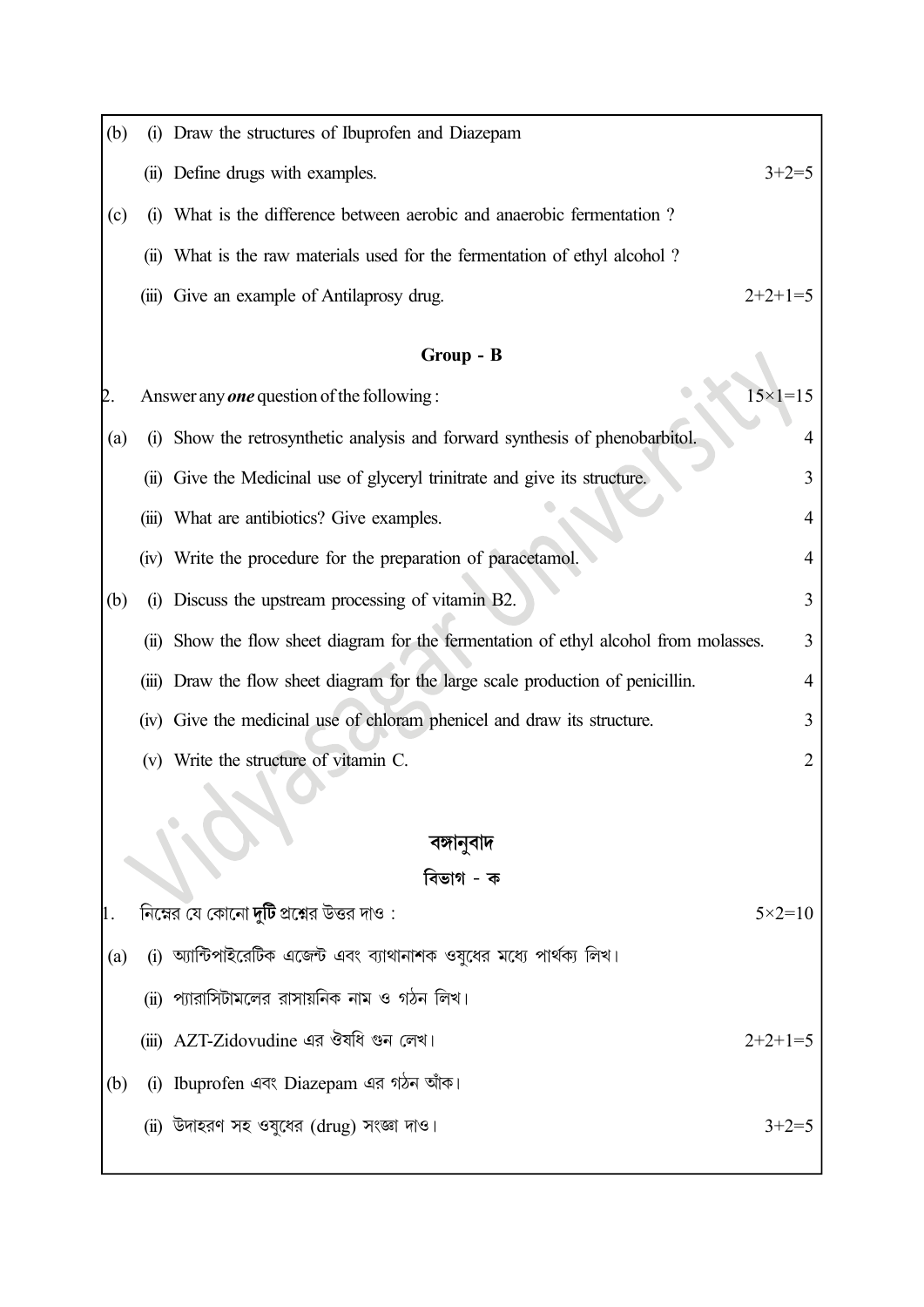| (c)                     |                       | (i) বায়বীয় (aerobic) এবং অবায়বীয় (anaerobic) গাঁজন এর মধ্যে পার্থক্য লিখ।        |                    |  |  |  |  |
|-------------------------|-----------------------|--------------------------------------------------------------------------------------|--------------------|--|--|--|--|
|                         |                       | (ii) ইথাইল অ্যালকোহলের গাঁজনে ব্যবহৃত কাঁচামাল কী?                                   |                    |  |  |  |  |
|                         |                       | (iii) কুষ্ঠ বিরোধী ওষুধের উদাহরণ দাও।                                                | $2+2+1$            |  |  |  |  |
|                         | বিভাগ - খ             |                                                                                      |                    |  |  |  |  |
|                         |                       | ২.  যে কোনো <b>একটি</b> প্রশ্নের উত্তর দাও :                                         | $15 \times 1 = 15$ |  |  |  |  |
| (a)                     |                       | (i) ফেনোবারবিটলের বিপরীতমুখী সিইন্থেটিক বিশ্লেষণ এবং সম্মুখমুখী সংশ্লেষন দেখাও।      |                    |  |  |  |  |
|                         |                       | (ii) গ্লিসারিল ট্রাইনাইট্রেটের ঔষধি ব্যবহার এবং গঠন লেখ।                             |                    |  |  |  |  |
|                         |                       | (iii) অ্যান্টিবায়োটিক কি? উদাহরণ দাও।                                               |                    |  |  |  |  |
|                         |                       | (iv) প্যারাসিটামলের তৈরীর পদ্ধতি লেখ।                                                |                    |  |  |  |  |
| (b)                     |                       | (i) ভিটামিন B2 এর আপস্ট্রিম প্রক্রিয়াকরণ আলোচনা কর।                                 |                    |  |  |  |  |
|                         |                       | (ii) সন্ধান প্রক্রিয়ায় গুড় থেকে ইথাইল অ্যালকোহল প্রস্তুত করো, পরিকল্পিত চিত্র সহ। |                    |  |  |  |  |
|                         |                       | (iii) পেনিসিলিনের বড় আকারের উৎপাদনের প্রক্রিয়াচিত্র আঁক।                           |                    |  |  |  |  |
|                         |                       | (iv) ক্লোরাম ফেনিকলের ঔষধি ব্যবহার দাও এবং গঠন আঁক।                                  |                    |  |  |  |  |
|                         |                       | $(v)$ ভিটামিন C-এর গঠন আঁক।                                                          | $3+3+4+3+2=15$     |  |  |  |  |
| (Practical: Marks - 15) |                       |                                                                                      |                    |  |  |  |  |
| 1.                      |                       | Prepare any one of the compounds                                                     | $15 \times 1 = 15$ |  |  |  |  |
|                         | $\rm \left( i\right)$ | Aspirin                                                                              |                    |  |  |  |  |
|                         | (ii)                  | Magnesium Bisilicate                                                                 |                    |  |  |  |  |
|                         | বঙ্গানুবাদ            |                                                                                      |                    |  |  |  |  |
| ۵.                      |                       | যে কোন একটি প্রস্তুত কর                                                              | $15 \times 1 = 15$ |  |  |  |  |
|                         | (i)                   | অ্যাসপিরিন                                                                           |                    |  |  |  |  |
|                         | (ii)                  | ম্যাগনেসিয়াম বিসিলিকেট                                                              |                    |  |  |  |  |
|                         |                       |                                                                                      |                    |  |  |  |  |
|                         |                       |                                                                                      |                    |  |  |  |  |
|                         |                       |                                                                                      |                    |  |  |  |  |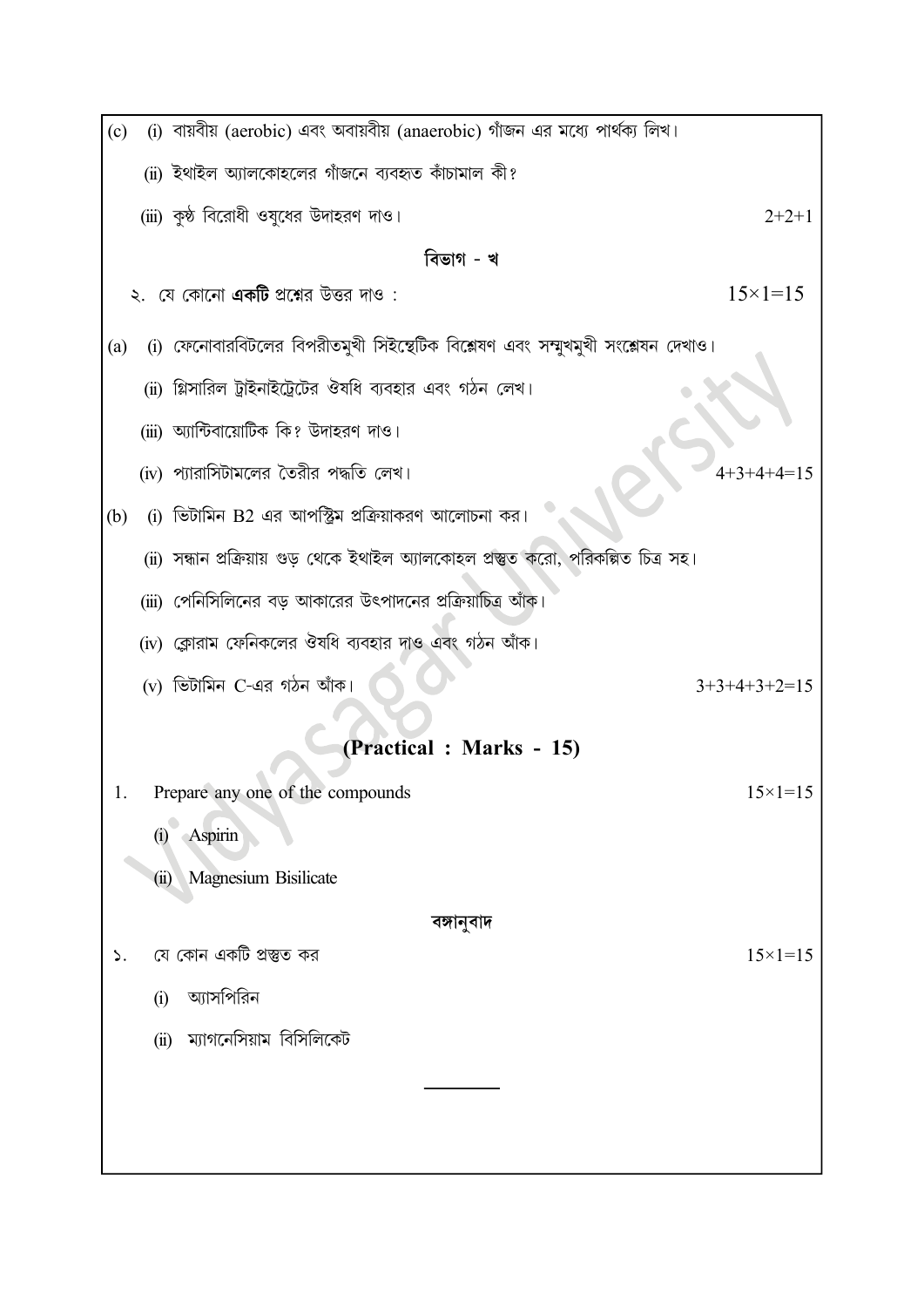#### CHEMISTRY OF COSMETICS AND PERFUMES

### (Theory : Marks - 25)

#### Group - A

Answer any *two* questions :  $5 \times 2 = 10$ 

- 1. What are essential oils? Why are they called so? Write one use of Muscone. 2+2+1
- 2. What do you mean by antiperspirants? Mention its use. Write down its chemical composition.  $2+1+2$
- 3. Mention three important uses of Geraniol and Jesmone in cosmetic industry. What is the chemical composition of Rose oil?  $1\frac{1}{2}+1\frac{1}{2}+2$

#### Group - B

Answer any *one* question :  $15\times1=15$ 

- 4. Write down the method of preparation of Shampoo and Talcum Powder and also mention important uses of them. Which colouring agents are used in Nail Polish and Lip stick? How can nail polish be removed? Mention some adverse effects of hair dye.  $(5\times2)+2+1+2$
- 5. What is the chemical composition of shaving cream? In what respect does cold cream differ from vanishing cream? Discuss the method of preparation of cold cream and face powder. Can face powder be used as an alternative of talcum powder?  $3+3+(3\times2)+3$

#### বঙ্গানুবাদ

#### বিভাগ - ক

যে কোনো **দটি** প্রশ্নের উত্তর দাও:

- 1. এসেনশিয়াল অয়েল বলতে কি বোঝ? এদের এরূপ নামকরণের কারণ কি? Muscone এর একটি ব্যবহার উল্লেখ কর।  $2+2+1$
- -2. Anti-Perspirants বলতে কি বোঝায় ? এর প্রয়োগ কি ? এর রাসায়নিক উপাদান লেখ।

 $2+1+2$ 

3. কমমেটিক শিল্পে Geraniol এবং Jesmone এর গুরুত্বপূর্ণ ব্যবহারিক প্রয়োগগুলি উল্লেখ কর। Rose oil এর রাসায়নিক গঠন কিরূপ ?  $1\frac{1}{2}+1\frac{1}{2}+2$ 

 $5 \times 2 = 10$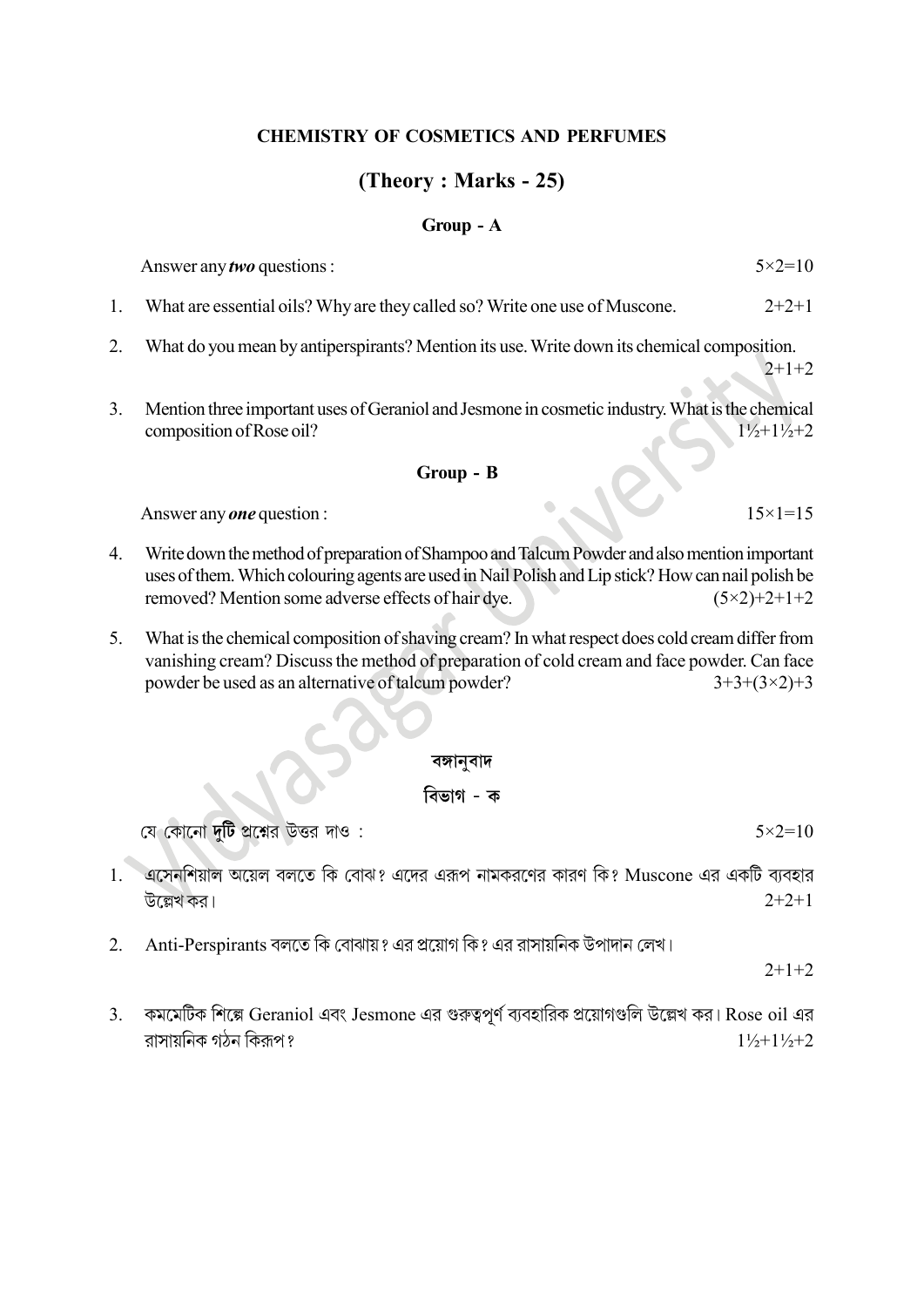#### বিভাগ - খ

যে কোনো **একটি** প্রশ্নের উত্তর দাও :

- 4. Shampoo এবং Talcum Powder এর প্রস্তুতপ্রণালী এবং গুরুত্বপূর্ণ ব্যবহারগুলি আলোচনা কর। Lip stick এবং Nail Polish এ রঙের জন্য কি ব্যবহার করা হয়? Nail Polish ওঠানো হয় কিভাবে? Hair dye ব্যবহার করার একটি বা দুটি কুফল আলোচনা কর।  $(5 \times 2) + 2 + 1 + 2$
- 5. Shaving cream এর রাসায়নিক উপাদানগুলি কি কি ? Cold cream এবং Vanishing cream এর পার্থক্য কি ? Face powder এবং Cold cream প্রস্তুতির পদ্ধতি আলোচনা কর। Face powder কি Talcum powder এর পরিবর্ত হিসাবে ব্যবহার করা যায়?  $3+3+(3\times2)+3$

### (Practical : Marks - 15)

#### Group - A

Answer any one question :  $10 \times 1 = 10$ 

- 1. Discuss the detailed procedure (including ingradients and apparatus required) of hair remover in the laboratory.
- 2. Discuss the procedure of laboratory preparation of nail enamel mentioning the ingredients and apparatus used.

#### Group - B

Answer any one :  $5 \times 1 = 5$ 

- 3. How can face cream prepared in the laboratory?
- 4. Discuss the principle of Laboratory preparation of nail polish remover.

#### বঙ্গানবাদ

#### Group - A

যে কোনো **একটি** প্রশ্নের উত্তর দাও :

- 1. প্রয়োজনীয় উপাদান এবং যন্ত্রাদির উল্লেখ সহ hair remover এর রসায়নাগার প্রস্তুতির পদ্ধতি বিশদে আলোচনা কর।
- $2.$  প্রয়োজনীয় রাসায়নিক উপাদান ও যন্ত্রাদি উল্লেখ সহ nail enamel এর রসায়নাগার প্রস্তুতির পদ্ধতি আলোচনা কর।

 $15 \times 1 = 15$ 

 $10\times1=10$